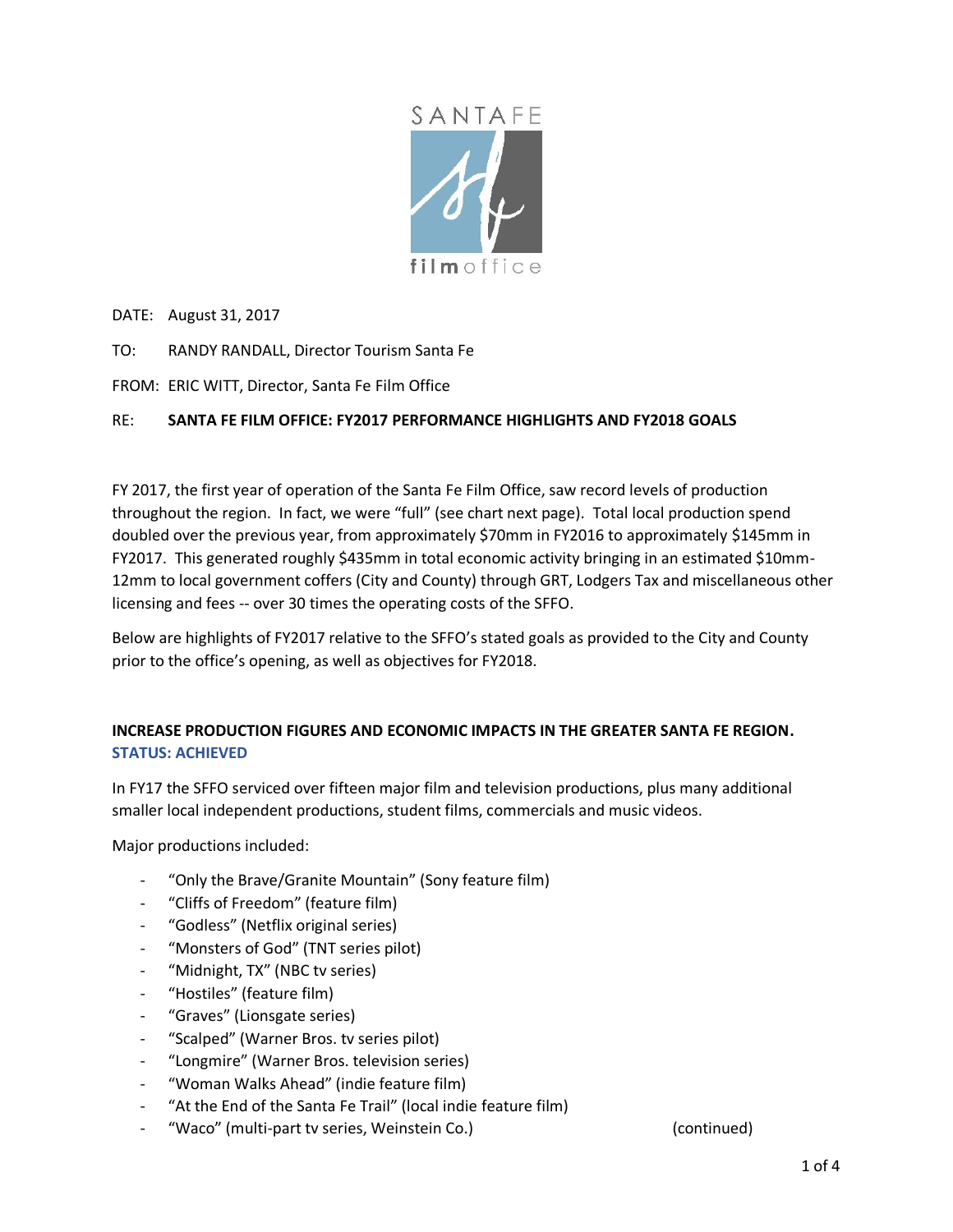- "New York Prison Escape" (Lifetime Channel television movie)
- "Hyde Park" (feature film)
- "The Girlfriend Experience" (television series)

|                                                                                      |                                                       |  |  |                                                                               | SANTA FE REGIONAL FILM PERFORMANCE MEASURES FY2016 - FY2017                                                   |                          |  |
|--------------------------------------------------------------------------------------|-------------------------------------------------------|--|--|-------------------------------------------------------------------------------|---------------------------------------------------------------------------------------------------------------|--------------------------|--|
|                                                                                      | [Numbers rounded and subject to revision and updates] |  |  |                                                                               |                                                                                                               |                          |  |
|                                                                                      |                                                       |  |  |                                                                               |                                                                                                               |                          |  |
|                                                                                      |                                                       |  |  |                                                                               |                                                                                                               |                          |  |
|                                                                                      |                                                       |  |  | FY2016                                                                        | FY2017                                                                                                        | <b>FY2018 Target [5]</b> |  |
| <b>Total Production Spend [1]</b>                                                    |                                                       |  |  | \$70,000,000                                                                  | \$145,000,000                                                                                                 | \$145,000,000            |  |
| Economic Impact (3x multiplier)                                                      |                                                       |  |  | \$210,000,000                                                                 | \$435,000,000                                                                                                 | \$435,000,000            |  |
|                                                                                      |                                                       |  |  |                                                                               |                                                                                                               |                          |  |
| Film Crew Work Days @12hrs/day [2]                                                   |                                                       |  |  | 57,120                                                                        | 118,320                                                                                                       | 118,320                  |  |
| Equivalent 8hr Work Days                                                             |                                                       |  |  | 85,680                                                                        | 177,480                                                                                                       | 177,480                  |  |
|                                                                                      |                                                       |  |  |                                                                               |                                                                                                               |                          |  |
| Total Film Wages @ \$50/hr avg.:                                                     |                                                       |  |  | \$<br>34,272,000                                                              | \$<br>70,992,000                                                                                              | \$70,992,000             |  |
|                                                                                      |                                                       |  |  |                                                                               |                                                                                                               |                          |  |
|                                                                                      | Stage rental days [3]                                 |  |  | 810                                                                           | 1,346                                                                                                         | 1,346                    |  |
|                                                                                      |                                                       |  |  |                                                                               |                                                                                                               |                          |  |
| SELECT Hotel Film Rentals [4]                                                        |                                                       |  |  | \$1,013,900                                                                   | \$1,641,395                                                                                                   | \$1,641,395              |  |
|                                                                                      |                                                       |  |  |                                                                               |                                                                                                               |                          |  |
|                                                                                      |                                                       |  |  |                                                                               |                                                                                                               |                          |  |
| NOTES:                                                                               |                                                       |  |  |                                                                               |                                                                                                               |                          |  |
|                                                                                      |                                                       |  |  |                                                                               | [1] Estimates based on state film office numbers, as a percentage of total production statewide.              |                          |  |
|                                                                                      |                                                       |  |  | [2] Based on a four-year average ratio of 816 crew work days per \$1mm spend. |                                                                                                               |                          |  |
| [3] Estimates based on production occupancy, Garson and SF Studios, two stages each. |                                                       |  |  |                                                                               |                                                                                                               |                          |  |
|                                                                                      |                                                       |  |  |                                                                               | [4] Based on self-reported numbers from a sample of hotels that do significant film business. This is only to |                          |  |
|                                                                                      |                                                       |  |  |                                                                               | illustrate the trend and does NOT represent total film-related hotel and short term rentals throughout        |                          |  |
| the region, which is significantly higher.                                           |                                                       |  |  |                                                                               |                                                                                                               |                          |  |
|                                                                                      |                                                       |  |  |                                                                               | [5] FY18 Projections are the same as FY17, as FY17 represented "full capacity" given current resource levels  |                          |  |
|                                                                                      |                                                       |  |  |                                                                               | (incentive caps, soundstage space, crew levels). Until those are increased, this is about what we can do.     |                          |  |

#### **MARKET THE SANTA FE REGION TO THE INDUSTRY. STATUS: ACHIEVED**

We achieved a ranking for Santa Fe of #2 Best Place to Live and Work in North America (US, Mexico, Canada), cities under 500,000 population, by "MovieMaker" magazine, a publication of record for the production community. The ranking is based on amount of production, local service and support, and general production environment. We beat out locations with much greater populations and film office budgets/staff than ours e.g. New Orleans, Cleveland and Pittsburg.

We further created "branding" and promotional materials (logos, tag lines, ads, promotional items, etc.), and pushed awareness of the SFFO to the local community and industry at large through numerous media interviews and appearances, trade shows and other outreach efforts. And the SFFO hosted the state's annual two-day conference of statewide film liaisons in February, 2017.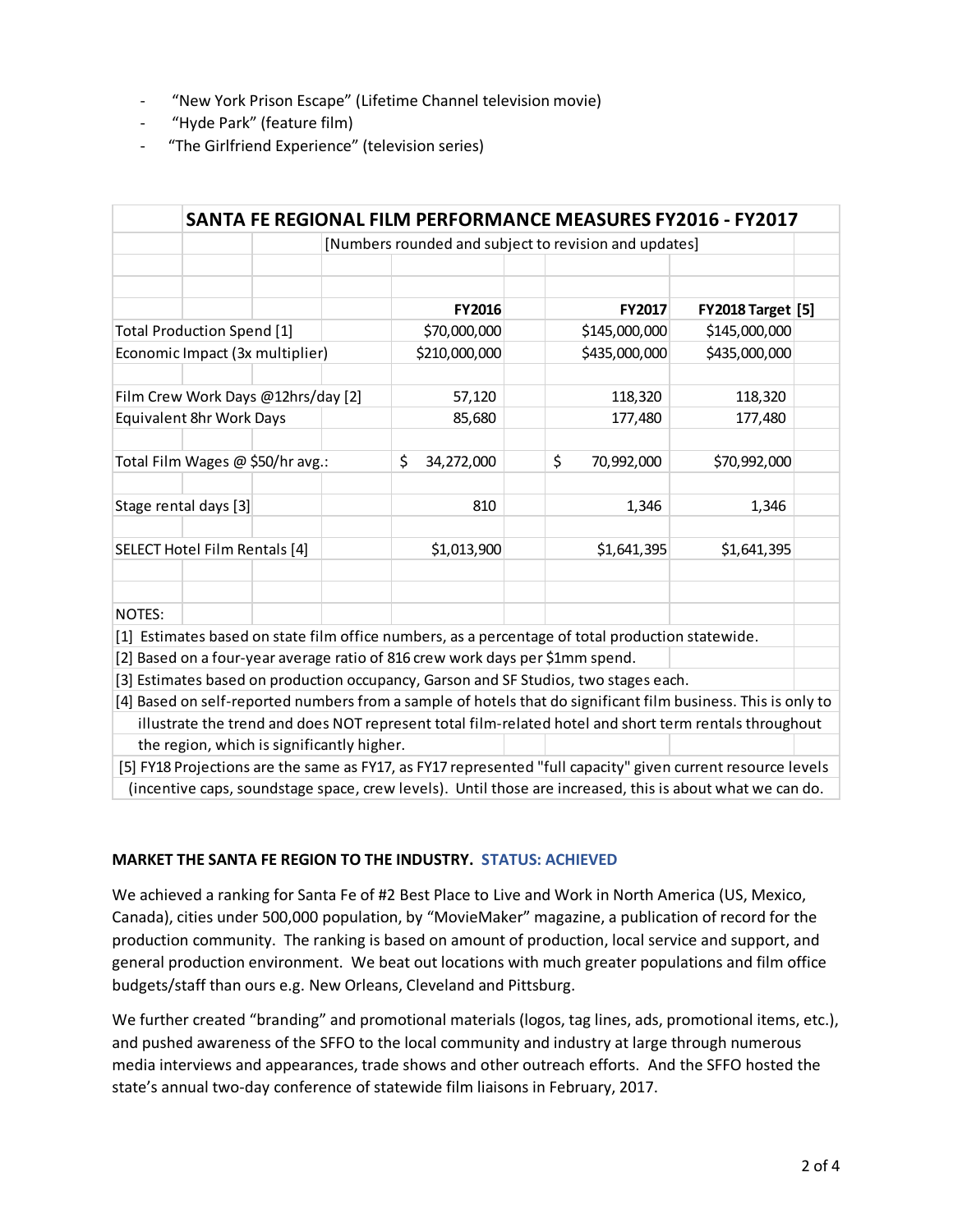#### **CREATE A WEBSITE THAT IS INFORMATIVE, APPEALING AND USER FRIENDLY. STATUS: ACHIEVED**

The SFFO designed and established a fully functional website [\(www.sffo.film\)](http://www.sffo.film/) containing virtually all pertinent industry information for filmmakers and the interested public, e.g. information on production incentives, locations, film festivals, local resources, information on how to get involved in the industry, etc.

# **PROVIDE "ONE STOP SHOPPING" TO PRODUCTIONS AND INTERESTED PARTIES. STATUS: ACHIEVED AND ONGOING**

In addition to creating the SFFO website we began the process of streamlining and coordinating City and County administrative procedures relating to film (permitting, special series, etc.). This effort, as well as converting to a mostly on-line permitting system, will continue in FY18. And of course the SFFO serves as the main point of contact for all manner of solicitations and inquiries regarding the industry in the region.

# **LIAISE WITH THE COMMUNITY, LOCAL RESIDENTS AND BUSINESSES, AND THE STATE LEGISLATURE. STATUS: ACHIEVED AND ONGOING**

Throughout the year the SFFO engaged in numerous community outreach and coordination activities. For example we worked with local educational institutions like the Santa Fe Community College on special training and production projects. We also gave multiple informational presentations to business and government groups e.g. the Municipal League, NM Bankers Association, the Santa Fe Chamber of Commerce, the Green Chamber of Commerce, the Southside Economic Development Group, the Lodgers Association, etc.

We are working with smaller communities throughout the region to develop a "best practices" document for productions that do work in our outlying communities, and which communities can be disproportionately impacted by these productions.

Lastly, the SFFO worked very closely with the legislature to protect state production incentives during the legislative session. We continue to meet with individual members and interim committees.

#### *GOALS FOR FY2018:*

#### **MAINTAIN PRODUCTION LEVELS IN THE REGION; EXPAND CAPACITY**

Maintaining base production levels and providing superior service remain our top priorities. The major choke points here are the amount of available stage space, crew levels and the elephant in the room: the state's \$50mm rolling "cap" on annual incentive payouts which is rapidly developing a backlog of past-due incentive payments that will only increase unless something is done to address it. This is already causing concern in the industry about when a given production can expect to see its incentive rebate -- a concern that will increasingly cause productions to look elsewhere if left unaddressed. We continue to work with the legislature and administration on this critical issue.